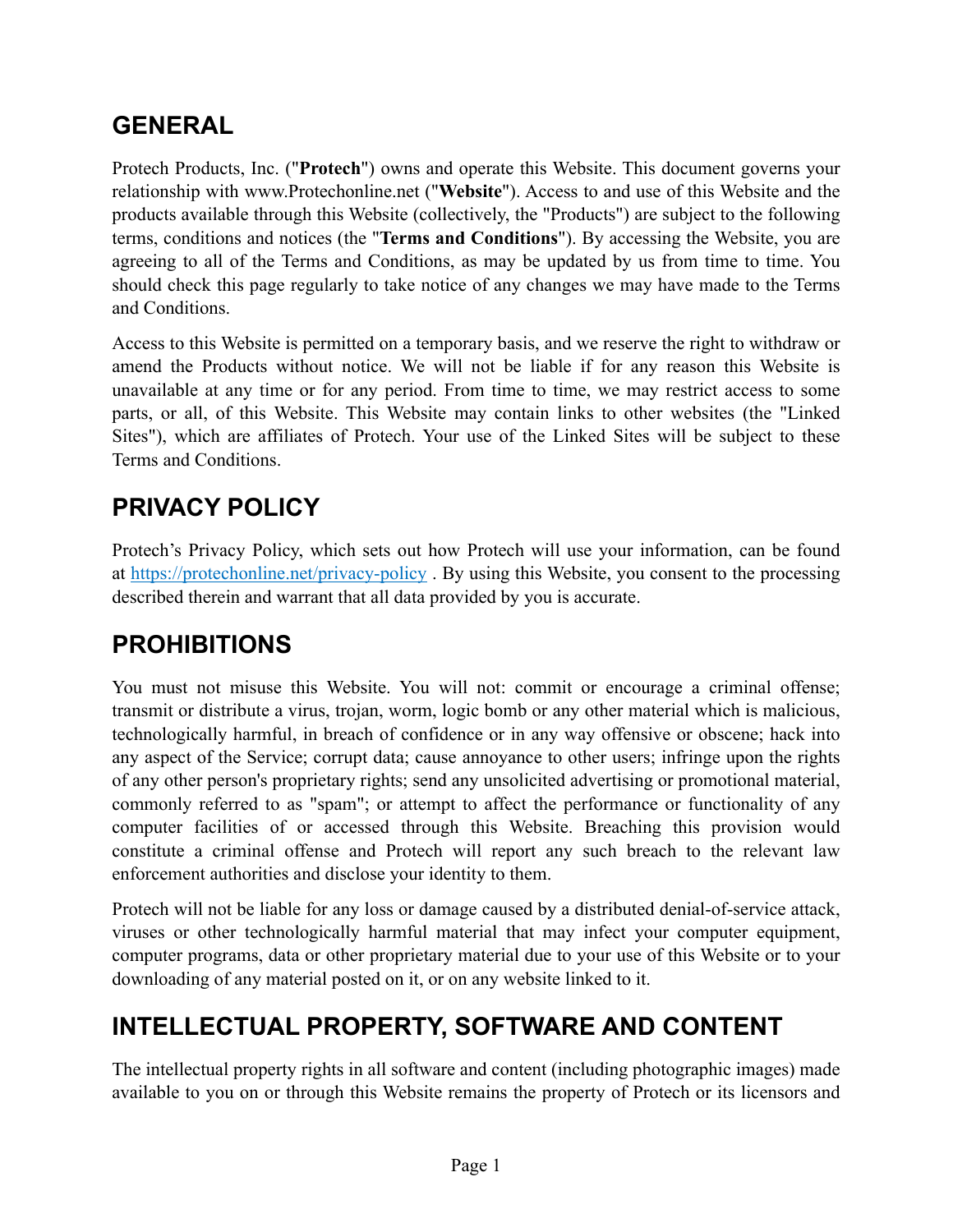are protected by copyright laws and treaties around the world. All such rights are reserved by Protech and its licensors. You may store, print and display the content supplied solely for your own personal use. You are not permitted to publish, manipulate, distribute or otherwise reproduce, in any format, any of the content or copies of the content supplied to you or which appears on this Website nor may you use any such content in connection with any business or commercial enterprise.

## **TERMS OF SALE**

By placing an order, you are offering to purchase a product on and subject to the following terms and conditions. All orders are subject to availability and confirmation of the order price. Dispatch times may vary according to availability and subject to any delays resulting from postal delays or *force majeure* for which we will not be responsible.

In order to contract with Protech, you must be over 18 years of age and possess a valid credit or debit card issued by a bank acceptable to us. Protech retains the right to refuse any request made by you. If your order is accepted, we will inform you by email and we will confirm the identity of the party which you have contracted with.

Orders are processed during regular business hours (Monday through Friday 7:30 am to 5:00 pm EST). Most orders will be shipped within 24-72 hours of receipt of your order. We cannot ship to PO boxes. A street address must be listed when ordering and specify whether it is a business or residence. Residential deliveries may be subject to additional freight charges as imposed by certain common carriers.

Most items will ship directly from Protech's warehouse. However, some items will ship directly from Protech's suppliers to you. For larger orders, you may receive two or three packages to complete the order. There will not be any additional shipping charges for multiple deliveries. On orders shipping to a residential address no signature will be required to deliver the package. If you would like a signature to be required to complete the delivery please specify that in the notes section during checkout. We are not responsible for lost packages.

## **INTERNATIONAL ORDERS**

The following conditions apply to international orders:

1. Orders under \$500.00 (USD) that are NOT shipping to the billing address of the credit card will require payment by a Wire Transfer of Funds.

2. We reserve the right to request a Wire Transfer of Funds on any international order received.

3. Photo identification may be required to process a payment by a Wire Transfer of Funds.

4. If you require a shipping quote please designate that in the comments section of the order form.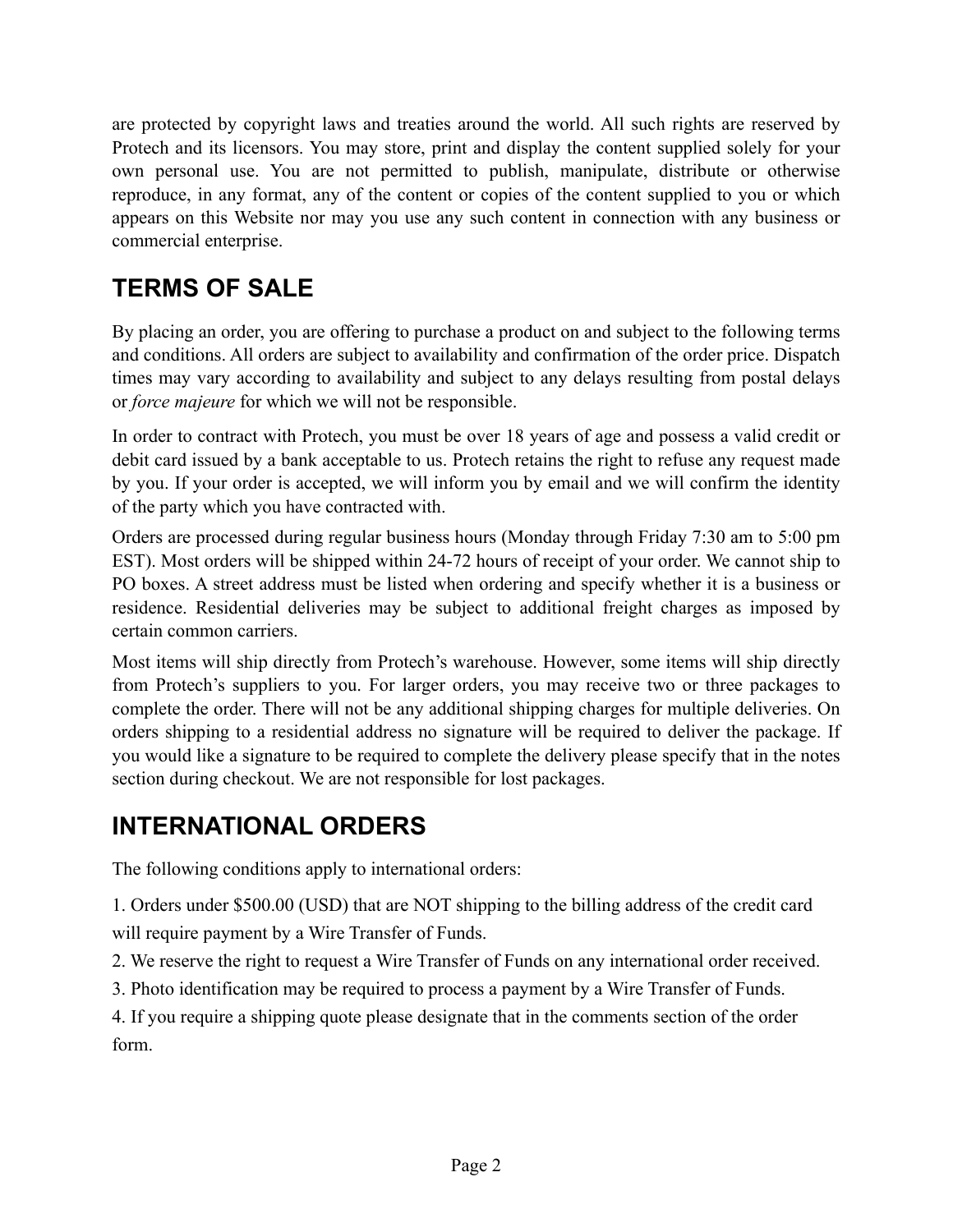# **RETURN POLICY**

Unused products may be returned within 30 days of purchase. Prior authorization must be obtained before any merchandise is returned for credit, refund and/or replacement. Unauthorized returns or items shipped back COD will not be accepted. A restock fee may apply to any returned product. All return requests are subject to the following limitations:

- 1. Products must show no signs of abuse, modifications, dents, scratches or other damage.
- 2. Return shipping charges will be at our expense only if the product is defective or our error.
- 3. Please include a copy of the invoice with the return.
- 4. If an item arrives damaged please keep all original packaging & contact us immediately.
- 5. Claims for shortage or damage need to be reported within two (2) days of delivery.

## **OUR CONTRACT**

When you place an order, you will receive an acknowledgement e-mail confirming receipt of your order: this email will only be an acknowledgement and will not constitute acceptance of your order. A contract between us will not be formed until we send you confirmation by e-mail that the goods which you ordered have been dispatched to you. Only those goods listed in the confirmation e-mail sent at the time of dispatch will be included in the contract formed.

#### **PRICING AND AVAILABILITY**

Whilst we try and ensure that all details, descriptions and prices which appear on this Website are accurate, errors may occur. If we discover an error in the price of any goods which you have ordered, we will inform you of this as soon as possible and give you the option of reconfirming your order at the correct price or cancelling it. If we are unable to contact you we will treat the order as cancelled. If you cancel and you have already paid for the goods, you will receive a full refund.

Delivery costs will be charged in addition; such additional charges are clearly displayed where applicable and included in the 'Total Cost'.

#### **PAYMENT**

Upon receiving your order we carry out a standard authorization check on your payment card to ensure there are sufficient funds to fulfil the transaction. Your card will be debited upon authorization being received. The monies received upon the debiting of your card shall be treated as a deposit against the value of the goods you wish to purchase. Once the goods have been dispatched and you have been sent a confirmation email the monies paid as a deposit shall be used as consideration for the value of goods you have purchased as listed in the confirmation email.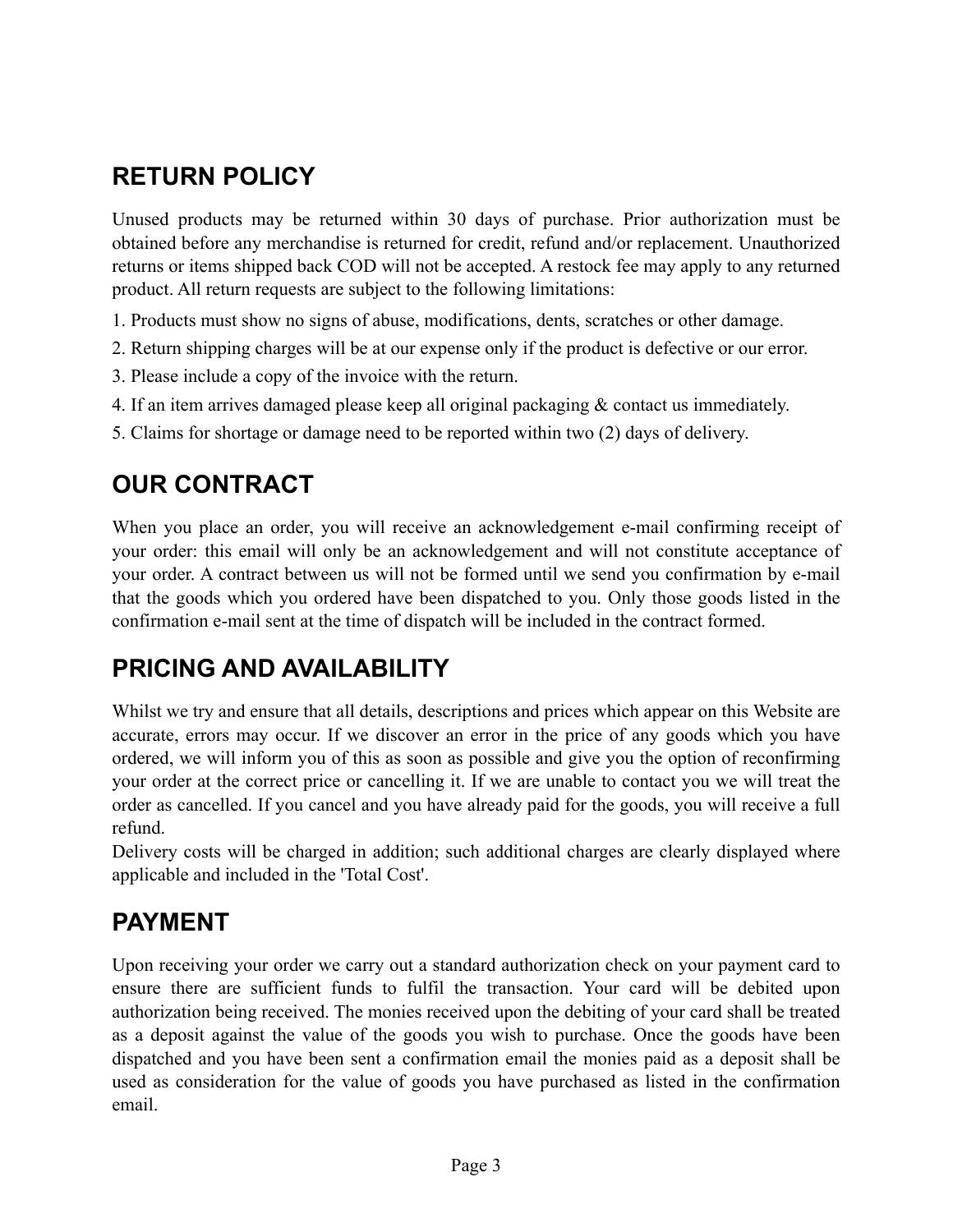### **DISCLAIMER OF LIABILITY**

The material displayed on this Website is provided without any guarantees, conditions or warranties as to its accuracy. Unless expressly stated to the contrary to the fullest extent permitted by law, Protech and its suppliers, content providers and advertisers hereby expressly exclude all conditions, warranties and other terms which might otherwise be implied by statute, common law or the law of equity and shall not be liable for any damages whatsoever, including but without limitation to any direct, indirect, special, consequential, punitive or incidental damages, or damages for loss of use, profits, data or other intangibles, damage to goodwill or reputation, or the cost of procurement of substitute goods and services, arising out of or related to the use, inability to use, performance or failures of this Website or the Linked Sites and any materials posted thereon, irrespective of whether such damages were foreseeable or arise in contract, tort, equity, restitution, by statute, at common law or otherwise. This does not affect Protech's liability for death or personal injury arising from its negligence, fraudulent misrepresentation, misrepresentation as to a fundamental matter or any other liability which cannot be excluded or limited under applicable law.

## **LINKING TO THIS WEBSITE**

You may link to any page, provided you do so in a way that is fair and legal and does not damage our reputation or take advantage of it, but you must not establish a link in such a way as to suggest any form of association, approval or endorsement on our part where none exists. We reserve the right to withdraw linking permission without notice.

Except where expressly stated to the contrary all persons (including their names and images), third party trademarks and content, services and/or locations featured on this Website are in no way associated, linked or affiliated with Protech and you should not rely on the existence of such a connection or affiliation. Any trademarks/names featured on this Website are owned by the respective trademark owners. Where a trademark or brand name is referred to it is used solely to describe or identify the products and services and is in no way an assertion that such products or services are endorsed by or connected to Protech.

#### **INDEMNITY**

You agree to indemnify, defend and hold harmless Protech, its directors, officers, employees, consultants, agents, affiliates, partners, and partnering service providers, from any and all third party claims, liability, damages and/or costs (including, but not limited to, legal fees) arising from your use of this Website or your breach of the Terms of Service.

## **VARIATION**

Protech shall have the right in its absolute discretion at any time and without notice to amend, remove or vary the Services and/or any page of this Website.